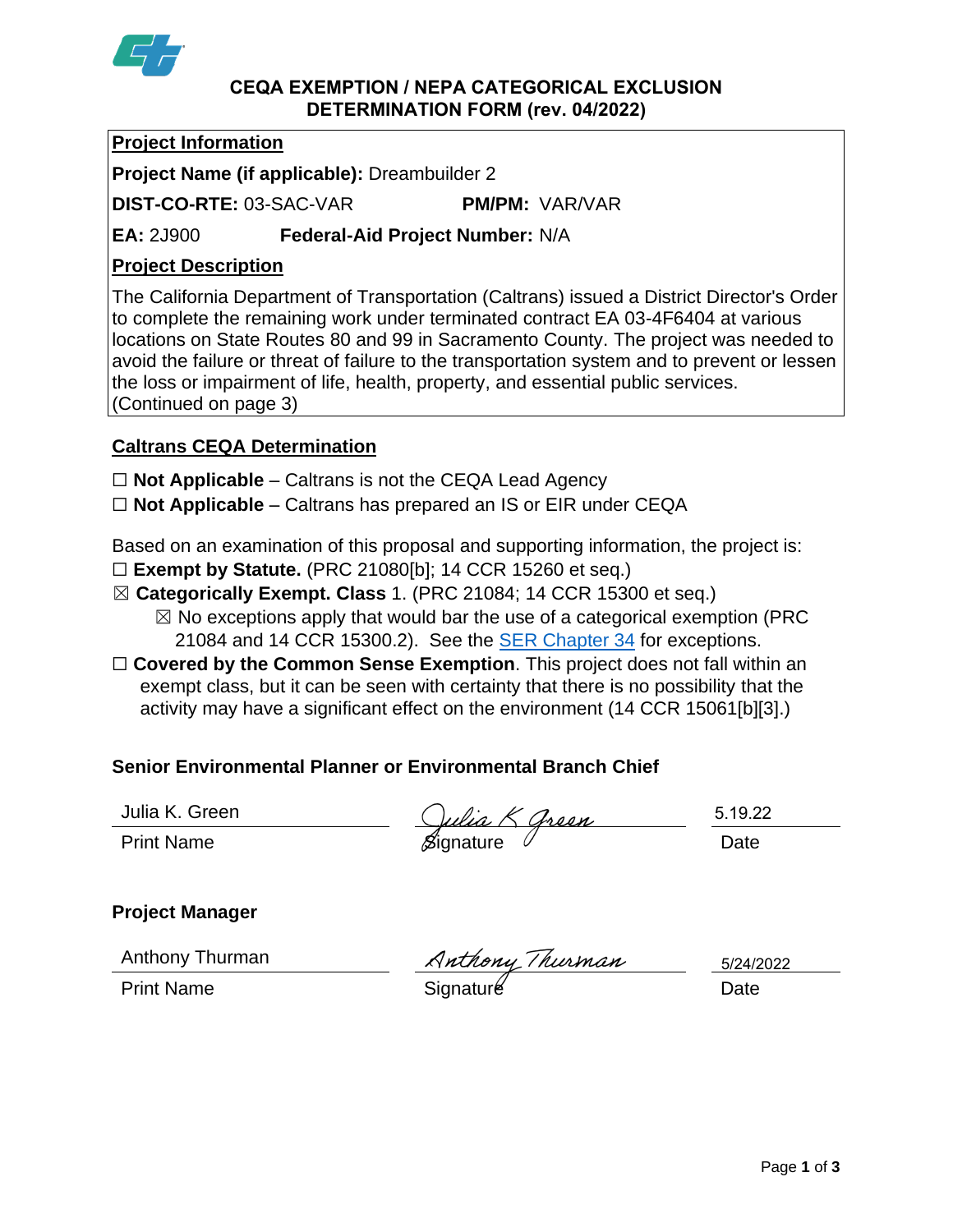

## **Caltrans NEPA Determination**

### ☒ **Not Applicable**

Caltrans has determined that this project has no significant impacts on the environment as defined by NEPA, and that there are no unusual circumstances as described in 23 CFR 771.117(b). See [SER Chapter 30](https://dot.ca.gov/programs/environmental-analysis/standard-environmental-reference-ser/volume-1-guidance-for-compliance/ch-30-categorical-exclusions#exception) for unusual circumstances. As such, the project is categorically excluded from the requirements to prepare an EA or EIS under NEPA and is included under the following:

□ 23 USC 326: Caltrans has been assigned, and hereby certifies that it has carried out the responsibility to make this determination pursuant to 23 USC 326 and the Memorandum of Understanding dated April 18, 2022, executed between FHWA and Caltrans. Caltrans has determined that the project is a Categorical Exclusion under:

☐ **23 CFR 771.117(c): activity (c)(Enter activity number)**

☐ **23 CFR 771.117(d): activity (d)(Enter activity number)**

☐ **Activity Enter activity number listed in Appendix A of the MOU between FHWA and Caltrans**

□ 23 USC 327: Based on an examination of this proposal and supporting information, Caltrans has determined that the project is a Categorical Exclusion under 23 USC 327. The environmental review, consultation, and any other actions required by applicable Federal environmental laws for this project are being, or have been, carried out by Caltrans pursuant to 23 USC 327 and the Memorandum of Understanding dated December 23, 2016 and executed by FHWA and Caltrans.

### **Senior Environmental Planner or Environmental Branch Chief**

| IN/M                                 |           |      |
|--------------------------------------|-----------|------|
| <b>Print Name</b>                    | Signature | Date |
| <b>Project Manager/ DLA Engineer</b> |           |      |
| N/A                                  |           |      |
| <b>Print Name</b>                    | Signature | Date |
|                                      |           |      |

**Date of Categorical Exclusion Checklist completion (if applicable):** N/A **Date of Environmental Commitment Record or equivalent:** N/A

N/A